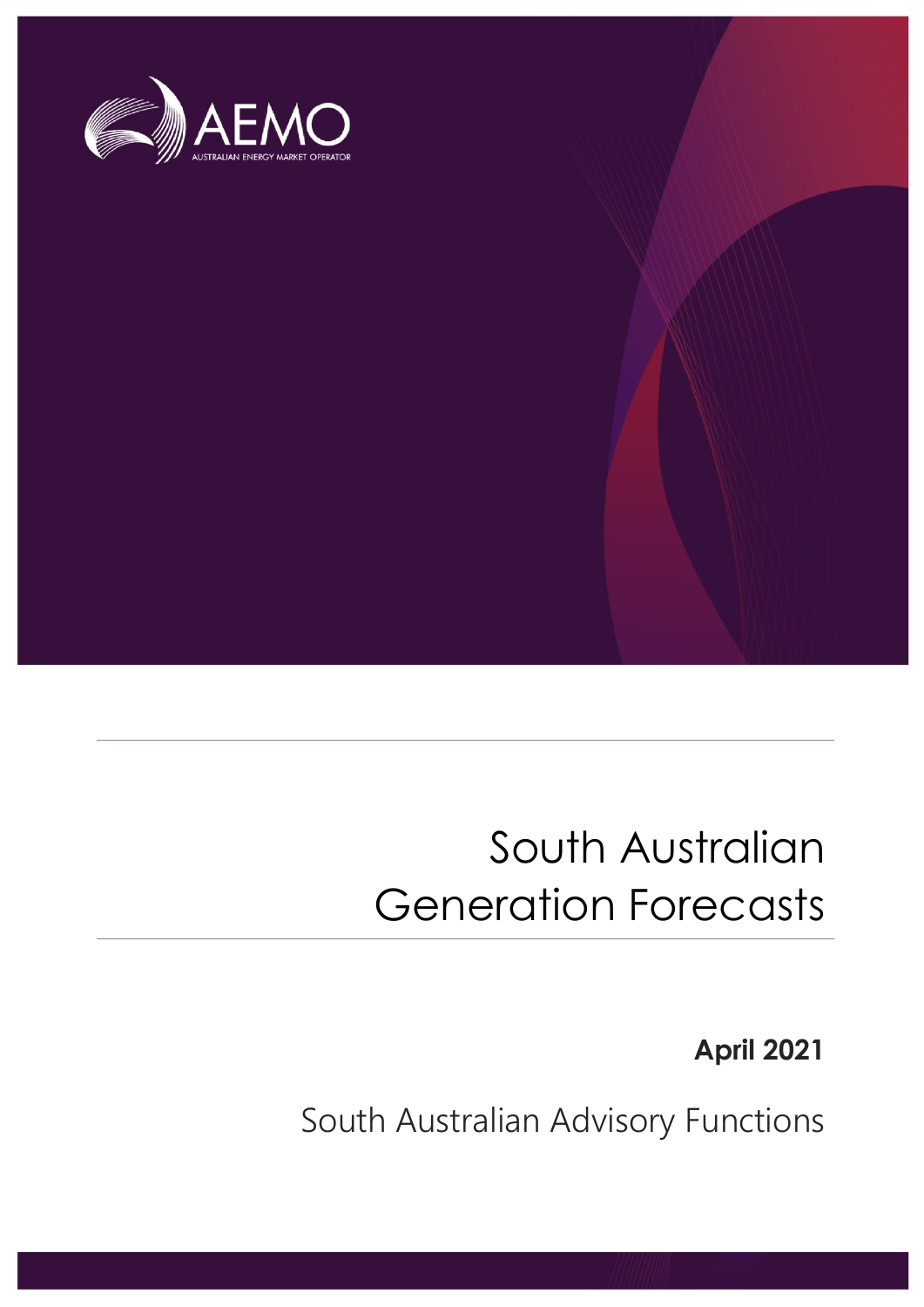## **Important notice**

## **PURPOSE**

The purpose of this publication is to provide information to the South Australian Minister for Energy and Mining about South Australia's electricity generation forecasts.

AEMO publishes this South Australian Generation Forecasts report in accordance with its additional advisory functions under section 50B of the National Electricity Law. This publication is generally based on information available to AEMO as at 31 December 2020, as modelled for the 2021 Gas Statement of Opportunities (published on 29 March 2021).

## **DISCLAIMER**

AEMO has made reasonable efforts to ensure the quality of the information in this publication but cannot guarantee that information, forecasts and assumptions are accurate, complete or appropriate for your circumstances. This publication does not include all of the information that an investor, participant or potential participant in the National Electricity Market might require and does not amount to a recommendation of any investment.

Anyone proposing to use the information in this publication (which includes information and forecasts from third parties) should independently verify its accuracy, completeness and suitability for purpose, and obtain independent and specific advice from appropriate experts.

Accordingly, to the maximum extent permitted by law, AEMO and its officers, employees and consultants involved in the preparation of this publication:

- make no representation or warranty, express or implied, as to the currency, accuracy, reliability or completeness of the information in this publication; and
- are not liable (whether by reason of negligence or otherwise) for any statements, opinions, information or other matters contained in or derived from this publication, or any omissions from it, or in respect of a person's use of the information in this publication.

© 2021 Australian Energy Market Operator Limited. The material in this publication may be used in accordance with the [copyright permissions on AEMO's website](http://aemo.com.au/Privacy_and_Legal_Notices/Copyright_Permissions_Notice).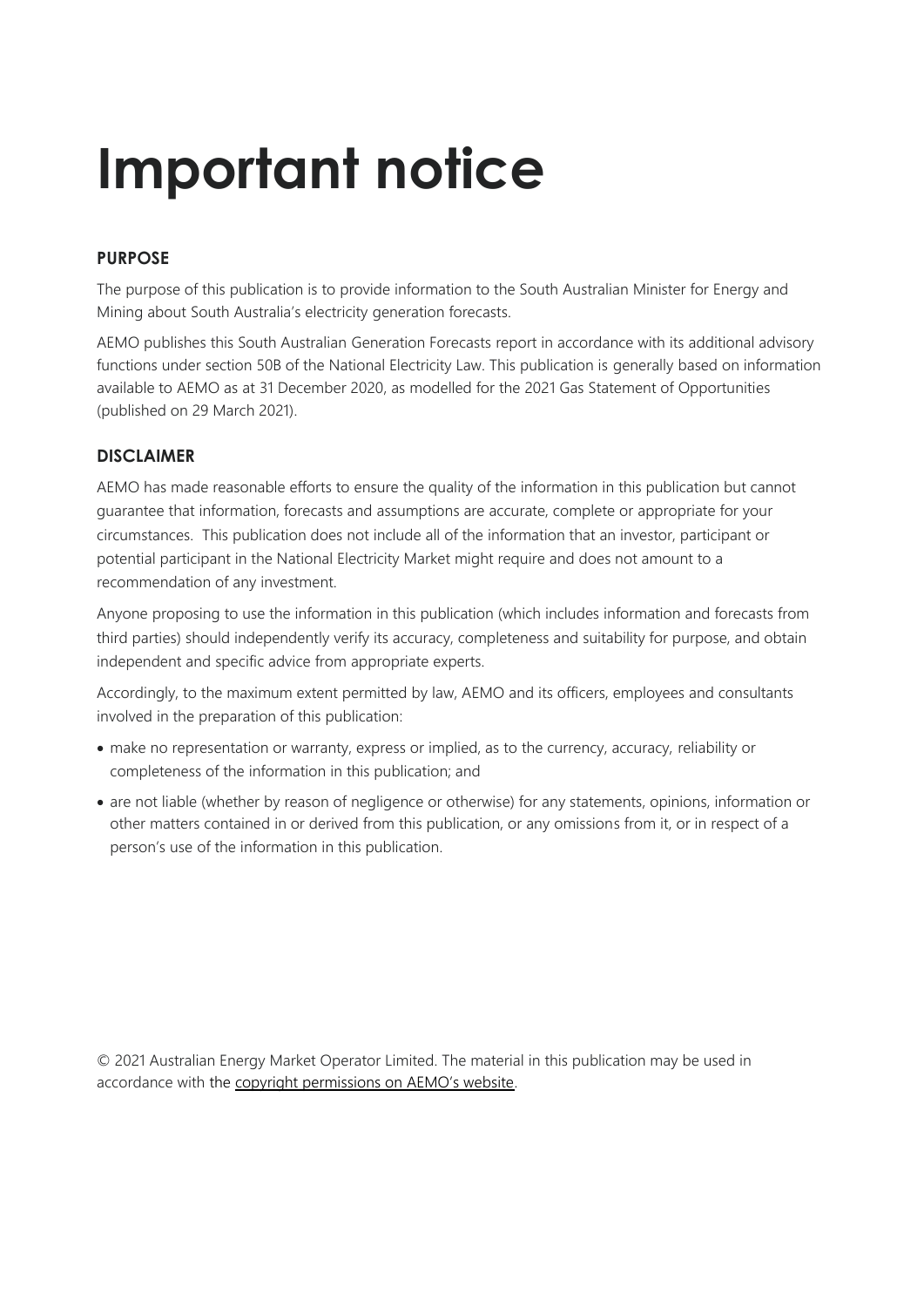## **1. Introduction**

## 1.1 Purpose

The purpose of this publication is to provide forecasts of the possible future electricity generation mix in South Australia, over the next 10 years.

The projections are based on analysis conducted for AEMO's 2021 *Gas Statement of Opportunities* (GSOO)<sup>1</sup> for eastern and south-eastern Australia, which modelled future generation and interconnector flows in the National Electricity Market (NEM) under a range of plausible scenarios.

## 1.2 Scenarios analysed

The data in this report is based on three scenarios that vary the future pace of change in the energy industry – Central, Slow Change and Hydrogen. More detail about the Central and Slow Change scenarios is provided in the *2020 forecasting and planning scenarios, inputs and assumptions* report<sup>2</sup> . The Hydrogen scenario was considered for the first time in the 2021 GSOO<sup>3</sup>.

In summary:

- The **Central** scenario reflects the current transition of the energy industry under current policy settings and technology trajectories, where the transition from fossil fuels to renewable generation is generally led by market forces and supported by current Commonwealth and South Australian Government policies.
- The **Slow Change** scenario reflects a general slow-down of the energy transition. It is characterised by slower advancements in technology and reductions in technology costs, low population growth, and low political, commercial and consumer motivation to make the upfront investments required for significant emissions reduction.
- The **Hydrogen** scenario considers a future with stronger economic growth that takes stronger action to address climate risks. In this scenario, aggressive global decarbonisation leads to faster technological improvements, accelerated exit of existing generators, greater electrification of the transport sector with increased infrastructure developments, energy digitalisation, and consumer-led innovation. Hydrogen in this scenario is assumed to be produced from grid-connected electrolysers and is projected to replace up to 20% of domestic natural gas demand by 2040.

<sup>1</sup> A[t https://www.aemo.com.au/energy-systems/gas/gas-forecasting-and-planning/gas-statement-of-opportunities-gsoo.](https://www.aemo.com.au/energy-systems/gas/gas-forecasting-and-planning/gas-statement-of-opportunities-gsoo)

<sup>&</sup>lt;sup>2</sup> A[t https://aemo.com.au/-/media/files/electricity/nem/planning\\_and\\_forecasting/inputs-assumptions-methodologies/2020/2020-forecasting-and-planning](https://aemo.com.au/-/media/files/electricity/nem/planning_and_forecasting/inputs-assumptions-methodologies/2020/2020-forecasting-and-planning-inputs-assumptions-and-scenarios-report-iasr.pdf?la=en) $in$ nuts-assumptions-and-scenarios-report-iasr.pdf?la=en.

<sup>&</sup>lt;sup>3</sup> AEMO consulted on the appropriate scale and timing of the hydrogen sector's development in this scenario with stakeholders in a bespoke hydrogen workshop, as well as in AEMO's monthly Forecasting Reference Group (FRG) open forum. See Presentation 2 in the Forecasting Reference Group (FRG) Meeting pack 35 from September 2020, a[t https://aemo.com.au/en/consultations/industry-forums-and-working-groups/list-of-industry-forums-and](https://aemo.com.au/en/consultations/industry-forums-and-working-groups/list-of-industry-forums-and-working-groups/forecasting-reference-group-frg)[working-groups/forecasting-reference-group-frg.](https://aemo.com.au/en/consultations/industry-forums-and-working-groups/list-of-industry-forums-and-working-groups/forecasting-reference-group-frg)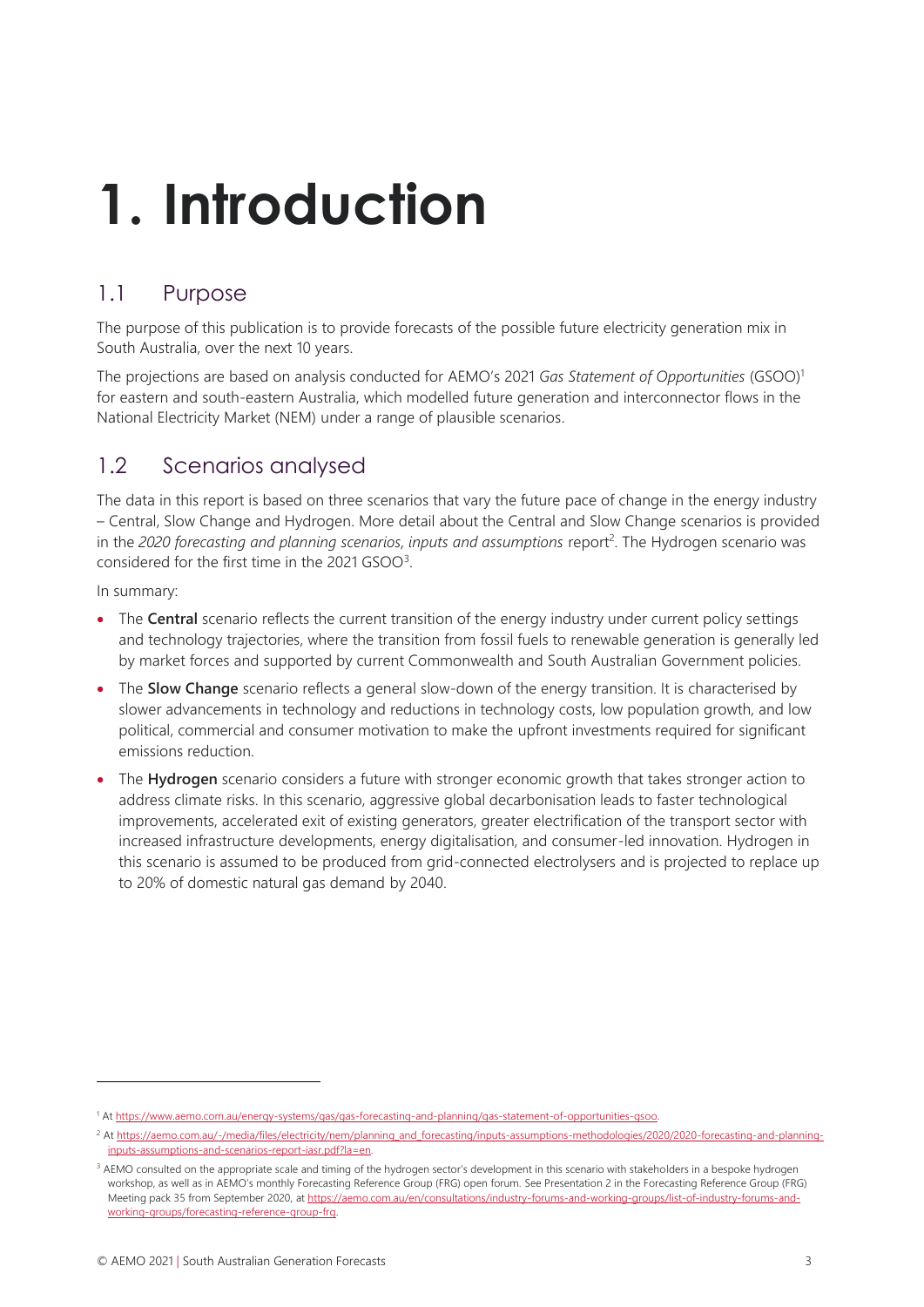# **2. Electricity forecasts**

## 2.1 Introduction

A summary of forecast electricity generation, interconnection, and loads for South Australia from 2020-21 to 2029-30, across three scenarios, is shown in Table 1.

In Table 1, the following should be noted:

- S stands for Scheduled, SS for semi-scheduled, NS for non-scheduled generation.
- Rooftop PV includes behind-the-meter photovoltaic (PV) systems up to 100 kilowatts (kW).
- PVNSG are distributed systems greater than 100 kW, up to 30 megawatts (MW).
- ONSG is small non-scheduled generation less than 30 MW (a mix of renewable and non-renewable generation).
- Interconnector flows comprise all interconnectors in aggregate, including both existing interconnectors and actionable *Integrated System Plan* (ISP) projects that the 2020 ISP development path assumes will be built between South Australia and other NEM regions (specifically, Project EnergyConnect between South Australia and New South Wales, assumed to be delivered in 2024-25).
- VPP stands for Virtual Power Plant, that is, orchestrated behind-the-meter battery storage systems.

## 2.2 Modelling assumptions

The following assumptions are consistent across the Central, Slow Change and Hydrogen scenarios.

- Assumed operation of committed<sup>4</sup> generators is based on Generation Information as of July 2020<sup>5</sup>.
- Assumed retirement of generators:
	- Torrens Island A Power Station retires progressively from 2020 to 2022.
	- Osborne Power Station retires in 2022-23.
	- Starfish Hill Wind Farm retires in 2027-28.
	- Wattle Point Wind Farm retires in 2029-30.

Assumed new interconnection:

• Project EnergyConnect (South Australia to New South Wales) is assumed to start operation from July 2024 based on 2020 ISP analysis.

Assumed system security constraints<sup>6</sup>:

- A minimum of five synchronous units operating requirement is in place before the synchronous condensers and Project EnergyConnect are delivered.
- A minimum of two synchronous units operating requirement exists once all the synchronous condensers are assumed to be fully operational from July 2022 and prior to Project EnergyConnect.

<sup>4</sup> "Committed" criteria relate to site acquisition, major components, planning and approvals, financing, and construction. Definitions are under the Background Information in each published NEM Generation Information update, at [https://www.aemo.com.au/energy-systems/electricity/national](https://www.aemo.com.au/energy-systems/electricity/national-electricity-market-nem/nem-forecasting-and-planning/forecasting-and-planning-data/generation-information)[electricity-market-nem/nem-forecasting-and-planning/forecasting-and-planning-data/generation-information.](https://www.aemo.com.au/energy-systems/electricity/national-electricity-market-nem/nem-forecasting-and-planning/forecasting-and-planning-data/generation-information)

<sup>5</sup> NEM Generation Information, July 2020, a[t https://www.aemo.com.au/energy-systems/electricity/national-electricity-market-nem/nem-forecasting-and](https://www.aemo.com.au/energy-systems/electricity/national-electricity-market-nem/nem-forecasting-and-planning/forecasting-and-planning-data/generation-information)[planning/forecasting-and-planning-data/generation-information.](https://www.aemo.com.au/energy-systems/electricity/national-electricity-market-nem/nem-forecasting-and-planning/forecasting-and-planning-data/generation-information)

<sup>6</sup> AEMO, Assumptions for South Australian GPG in the 2018 ISP, a[t https://www.aer.gov.au/system/files/AEMO%20-%20Assumptions%20for%20South%20](https://www.aer.gov.au/system/files/AEMO%20-%20Assumptions%20for%20South%20Australian%20GPG%20in%20the%202018%20ISP%20-%20August%202019.pdf) [Australian%20GPG%20in%20the%202018%20ISP%20-%20August%202019.pdf.](https://www.aer.gov.au/system/files/AEMO%20-%20Assumptions%20for%20South%20Australian%20GPG%20in%20the%202018%20ISP%20-%20August%202019.pdf)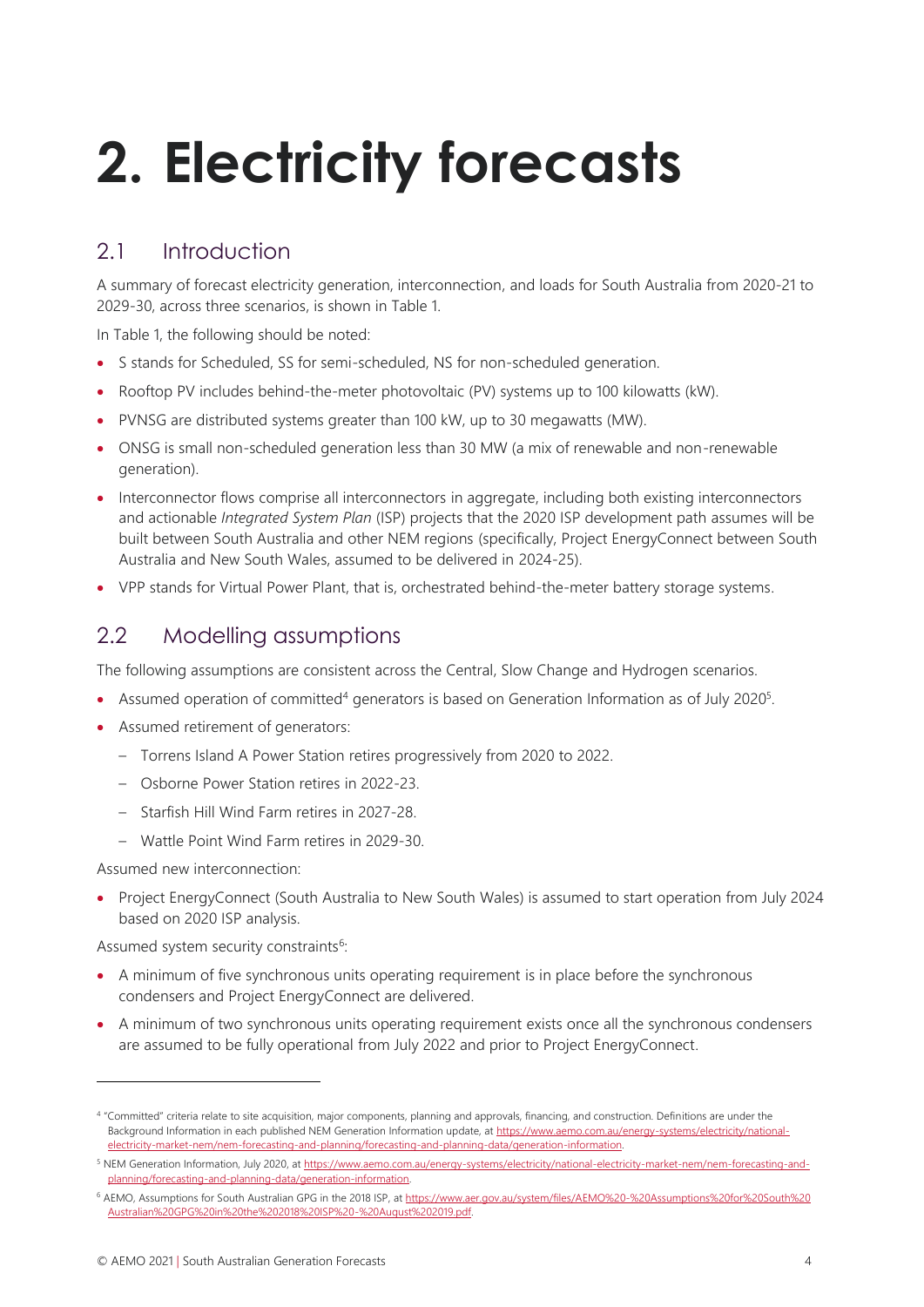|                             | Generation    |             |              |                   |            |             |                |                              |        |                  | Interconnector flow              |                                           |                        |
|-----------------------------|---------------|-------------|--------------|-------------------|------------|-------------|----------------|------------------------------|--------|------------------|----------------------------------|-------------------------------------------|------------------------|
| <b>Financial year</b>       | Wind (SS, NS) | <b>ONSG</b> | <b>PVNSG</b> | <b>Rooftop PV</b> | Solar (SS) | Battery (S) | <b>VPP</b>     | <b>Gas and</b><br>diesel (S) | Total  | Imports<br>to SA | <b>Exports from</b><br><b>SA</b> | <b>Net</b><br>interchange<br>(+ve import) | Battery (S)<br>and VPP |
| Central scenario            |               |             |              |                   |            |             |                |                              |        |                  |                                  |                                           |                        |
| <b>2019-20 Actuals</b>      | 5,798         | 55          | 258          | 1,692             | 485        | 47          | $\overline{0}$ | 6,286                        | 14,621 | 922              | 1335                             | $-413$                                    | 59                     |
| 2020-21                     | 6,260         | 88          | 442          | 1,968             | 574        | 94          | 5              | 3,619                        | 13,050 | 2,340            | 1,004                            | 1336                                      | 122                    |
| 2021-22                     | 6,102         | 89          | 543          | 2,077             | 750        | 96          | $\overline{9}$ | 3,335                        | 13,001 | 2,356            | 1081                             | 1,275                                     | 129                    |
| 2022-23                     | 6,691         | 92          | 597          | 2,182             | 803        | 94          | 14             | 2,455                        | 12,928 | 2,505            | 999                              | 1,506                                     | 133                    |
| 2023-24                     | 6,711         | 92          | 626          | 2,274             | 804        | 93          | 19             | 2,393                        | 13,012 | 2,548            | 1025                             | 1,523                                     | 137                    |
| 2024-25                     | 6,833         | 93          | 642          | 2,363             | 805        | 95          | 23             | 2,062                        | 12,916 | 2,927            | 1292                             | 1,635                                     | 145                    |
| 2025-26                     | 6,762         | 93          | 666          | 2,447             | 799        | 89          | 26             | 1,849                        | 12,731 | 3,074            | 1248                             | 1,826                                     | 140                    |
| 2026-27                     | 6,651         | 94          | 693          | 2,526             | 786        | 86          | 31             | 1,854                        | 12,721 | 3,059            | 1191                             | 1,868                                     | 143                    |
| 2027-28                     | 6,525         | 95          | 726          | 2,604             | 760        | 86          | 38             | 1,841                        | 12,675 | 3,128            | 1150                             | 1,977                                     | 151                    |
| 2028-29                     | 6,508         | 98          | 766          | 2,676             | 742        | 84          | 46             | 1,887                        | 12,807 | 3,066            | 1146                             | 1,919                                     | 158                    |
| 2029-30                     | 6,313         | 98          | 801          | 2,725             | 574        | 94          | 56             | 2,392                        | 13,053 | 2,731            | 1133                             | 1,598                                     | 167                    |
| <b>Slow Change scenario</b> |               |             |              |                   |            |             |                |                              |        |                  |                                  |                                           |                        |
| <b>2019-20 Actuals</b>      | 5,798         | 55          | 258          | 1,692             | 485        | 47          | $\overline{0}$ | 6,286                        | 14,621 | 922              | 1335                             | $-413$                                    | 59                     |
| 2020-21                     | 6059          | 88          | 351          | 1,948             | 573        | 97          | $\overline{2}$ | 3263                         | 12,381 | 2408             | 871                              | 1537                                      | 122                    |
| 2021-22                     | 5698          | 87          | 477          | 2,005             | 748        | 95          | $\overline{4}$ | 2922                         | 12,036 | 2459             | 798                              | 1661                                      | 122                    |
| 2022-23                     | 6194          | 89          | 570          | 2,048             | 800        | 91          | $\overline{7}$ | 1902                         | 11,701 | 2775             | 738                              | 2038                                      | 121                    |
| 2023-24                     | 6189          | 89          | 611          | 2,084             | 799        | 92          | 8              | 1878                         | 11,750 | 2780             | 744                              | 2037                                      | 123                    |
| 2024-25                     | 6492          | 88          | 612          | 2,115             | 799        | 99          | 11             | 1563                         | 11,779 | 3194             | 1174                             | 2020                                      | 135                    |

## **Table 1 Forecast annual energy supply mix for South Australia (gigawatt hours [GWh])**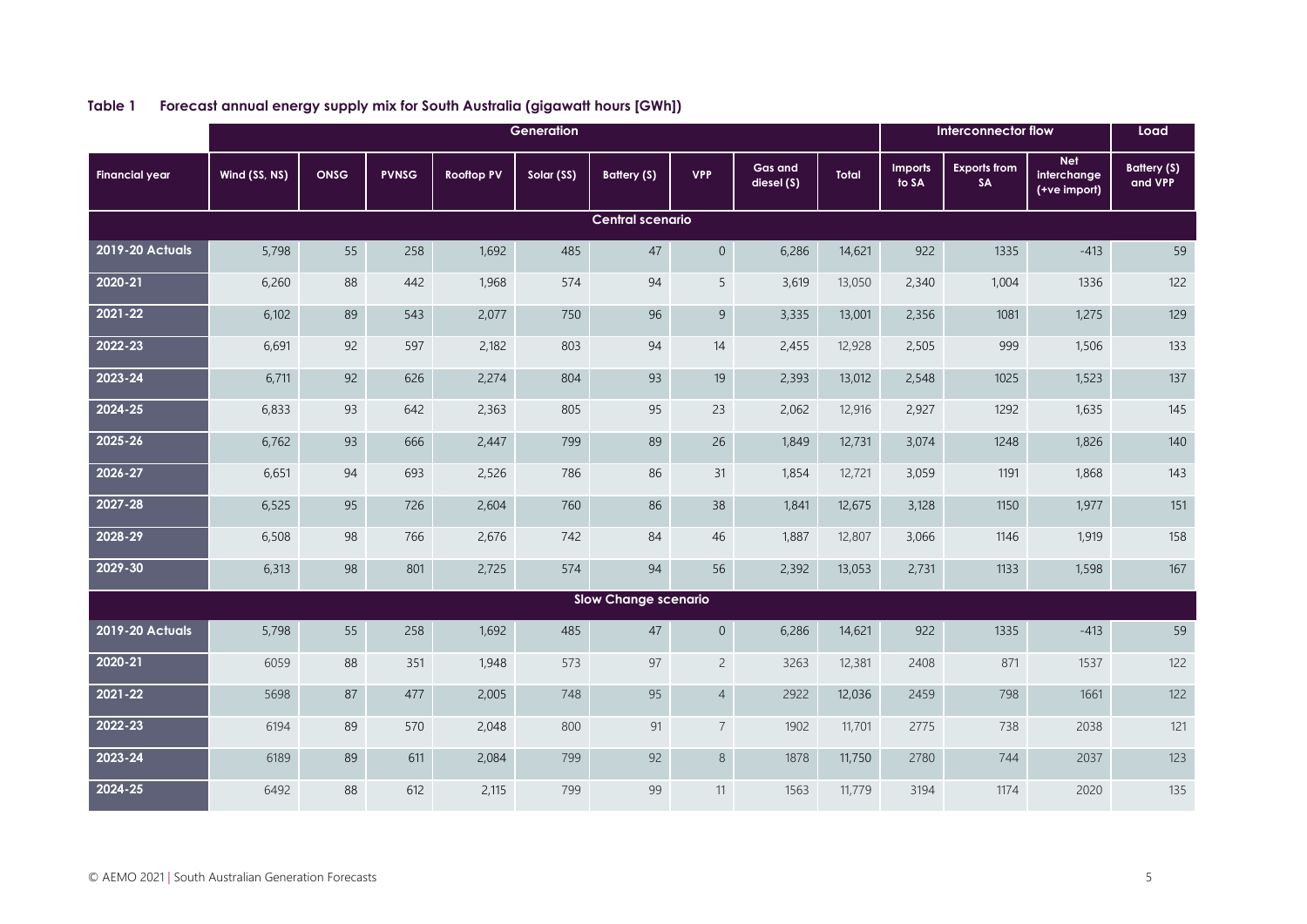|                        | Generation    |             |              |                   |            |             |                |                              |              | Interconnector flow     |                           |                                                  | Load                          |
|------------------------|---------------|-------------|--------------|-------------------|------------|-------------|----------------|------------------------------|--------------|-------------------------|---------------------------|--------------------------------------------------|-------------------------------|
| <b>Financial year</b>  | Wind (SS, NS) | <b>ONSG</b> | <b>PVNSG</b> | <b>Rooffop PV</b> | Solar (SS) | Battery (S) | <b>VPP</b>     | <b>Gas and</b><br>diesel (S) | <b>Total</b> | <b>Imports</b><br>to SA | <b>Exports from</b><br>SA | <b>Net</b><br><i>interchange</i><br>(+ve import) | <b>Battery (S)</b><br>and VPP |
| 2025-26                | 5506          | 88          | 620          | 2,144             | 784        | 79          | $10$           | 1397                         | 10,628       | 3480                    | 383                       | 3097                                             | 109                           |
| 2026-27                | 5391          | 88          | 628          | 2,177             | 749        | 76          | 12             | 1395                         | 10,516       | 3538                    | 338                       | 3201                                             | 108                           |
| 2027-28                | 5224          | 88          | 645          | 2,214             | 713        | 75          | 14             | 1401                         | 10,374       | 3653                    | 298                       | 3356                                             | 109                           |
| 2028-29                | 5162          | 89          | 685          | 2,246             | 668        | 75          | 15             | 1413                         | 10,353       | 3671                    | 281                       | 3390                                             | $110$                         |
| 2029-30                | 5086          | 89          | 714          | 2,277             | 671        | 74          | 18             | 1397                         | 10,326       | 3714                    | 276                       | 3438                                             | 113                           |
| Hydrogen scenario      |               |             |              |                   |            |             |                |                              |              |                         |                           |                                                  |                               |
| <b>2019-20 Actuals</b> | 5,798         | 55          | 258          | 1,692             | 485        | 47          | $\overline{0}$ | 6,286                        | 14,621       | 922                     | 1335                      | $-413$                                           | 59                            |
| 2020-21                | 6,295         | 89          | 498          | 2,015             | 574        | 92          | 12             | 4080                         | 13,655       | 2271                    | 963                       | 1308                                             | 127                           |
| 2021-22                | 6,133         | 91          | 588          | 2,213             | 751        | 94          | 22             | 3584                         | 13,476       | 2239                    | 1159                      | 1079                                             | 142                           |
| 2022-23                | 6,675         | 94          | 650          | 2,407             | 804        | 90          | 41             | 2673                         | 13,434       | 2352                    | 1091                      | 1260                                             | 160                           |
| 2023-24                | 6,651         | 96          | 745          | 2,611             | 804        | 88          | 68             | 2631                         | 13,694       | 2274                    | 1185                      | 1089                                             | 189                           |
| 2024-25                | 6,765         | 97          | 827          | 2,843             | 803        | 84          | 100            | 2463                         | 13,982       | 2733                    | 1320                      | 1413                                             | 221                           |
| 2025-26                | 6,436         | 99          | 895          | 3,039             | 801        | $72$        | 111            | 2825                         | 14,278       | 2593                    | 738                       | 1855                                             | 219                           |
| 2026-27                | 9,058         | 101         | 957          | 3,198             | 998        | 67          | 125            | 3100                         | 17,604       | 1367                    | 1748                      | $-381$                                           | 231                           |
| 2027-28                | 11,769        | 103         | 1036         | 3,367             | 3213       | 65          | 153            | 2690                         | 22,396       | 1053                    | 3024                      | $-1972$                                          | 260                           |
| 2028-29                | 13,994        | 107         | 1083         | 3,547             | 3206       | 63          | 179            | 2446                         | 24,625       | 1285                    | 2484                      | $-1199$                                          | 287                           |
| 2029-30                | 15,978        | 109         | 1133         | 3,731             | 3207       | 62          | 220            | 2312                         | 26,752       | 1414                    | 2648                      | $-1235$                                          | 335                           |

In Table 1: S stands for Scheduled, SS for semi-scheduled, NS for non-scheduled generation; Rooftop PV includes behind-the-meter PV systems up to 100 kW; PVNSG are distributed systems greater than 100 kW, up to 30 MW; ONSG is other non-scheduled generation less than 30 MW (a mix of renewable and non-renewable generation not including PVNSG); Interconnector flows comprise all interconnectors in aggregate, including existing interconnectors and interconnection the 2020 Draft ISP development path assumes will be built between South Australia and other NEM regions (Project EnergyConnect between South Australia and New South Wales, assumed to be delivered in 2023-24); VPP stands for Virtual Power Plant, that is, orchestrated behind-the-meter battery storage systems.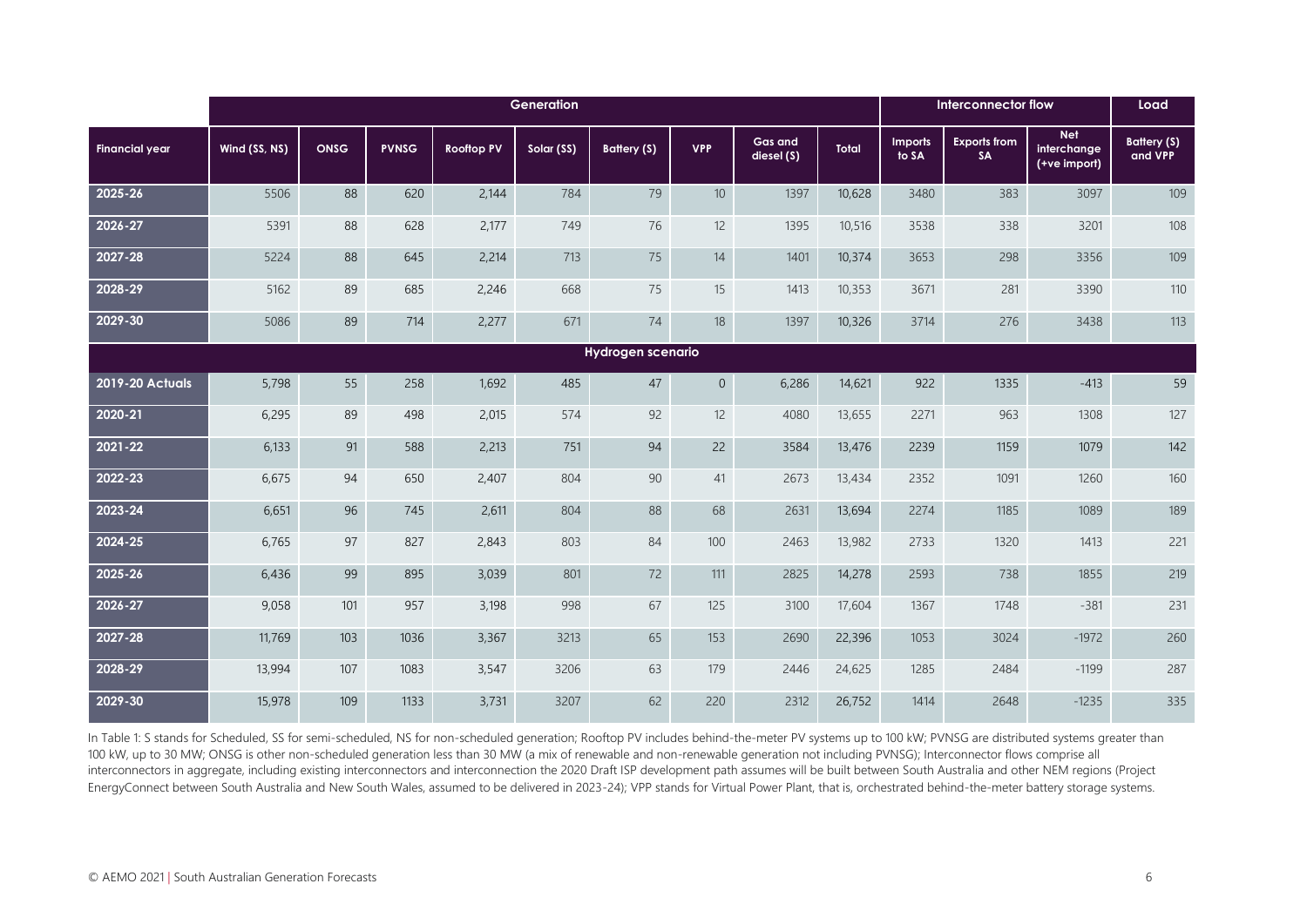## 2.3 Key supply forecast analysis

## **Wind**

Wind generation in 2019-20 was impacted by the prolonged outage of the Heywood interconnector in January and February 2020, which led to additional curtailment. A further contribution to the increase in output from 2019-20 to 2020-21 is Lincoln Gap Wind Farm, which reached full capacity in the second quarter of 2020.

Across all scenarios, wind generation is forecast to increase in 2022-23 due to the commissioning of Lincoln Gap Wind Farm Stage 2. Announced retirement of existing assets will slightly reduce capacity installed and output from 2027-28 in the Central and Slow Change scenario. In the Hydrogen scenario, new wind farms are projected to be built<sup>7</sup> from 2026-27 driven by increasing demand from electrolysis. Between 2026-27 and 2029-30, the Hydrogen scenario forecasts an uptake of 3 gigawatts (GW) of new wind generation capacity. This development is located across multiple renewable energy zones (REZs), primarily in the Mid-North and South East regions and a small share in Leigh Creek and Yorke Peninsula.

### **Other Non-Scheduled Generation (ONSG)**

This includes generation less than 30 MW and includes a mix of renewable and non-renewable sources. Historically, this category has been seeing growth in technologies such as landfill gas. Modest growth is projected over the forecast period.

### **PV Non-Scheduled Generation (PVNSG)**

PVNSG capacity has been growing rapidly, and this is forecast to continue over the 10-year period. The growth has been driven by commercial decisions in the small to medium commercial sector to reduce energy costs, as well as incentives driven by large-scale generation certificates (LGCs).

## **Rooftop PV**

Rooftop PV generation is forecast to continue increasing over the next decade, with the Hydrogen scenario having the highest growth rate due to its rapid decarbonisation objectives. The Slow Change scenario predicts lower overall capacity and hence lower contribution from rooftop PV.

#### **Large-scale solar**

The increase in solar output in 2020-21 relative to 2019-20 is driven by Bungala 2 Solar Farm reaching full capacity in the third quarter of 2020.

Across all scenarios, large-scale solar generation is forecast to increase in 2021-22 due to commissioning of new projects. After that, a flat trajectory is forecast in both the Central and Slow Change scenarios. In the Hydrogen scenario, new solar farms are projected to be built from 2027-28, increasing in total to 1 GW by 2029-30. This additional capacity is all forecast to be built in the Riverland region, driving increased solar generation during this period to also meet demand for electrolysis.

#### **Battery**

Across all scenarios, utility-scale battery generation is forecast to follow a relatively steady trajectory over the outlook. However,

## **Virtual Power Plants (VPPs)**

VPP uptake and participation in the energy market in the near term is projected to be slower than previously anticipated. Changing generation levels from VPPs mirror the forecast VPP installed capacity that is modelled

<sup>7</sup> New generator builds in the modelling are not necessarily referring to any particular project that is being tracked by AEMO's Generation Information. Rather, these additions relate to new generation being built to satisfy the modelling scenario's goals, as mentioned in Section 1.2.